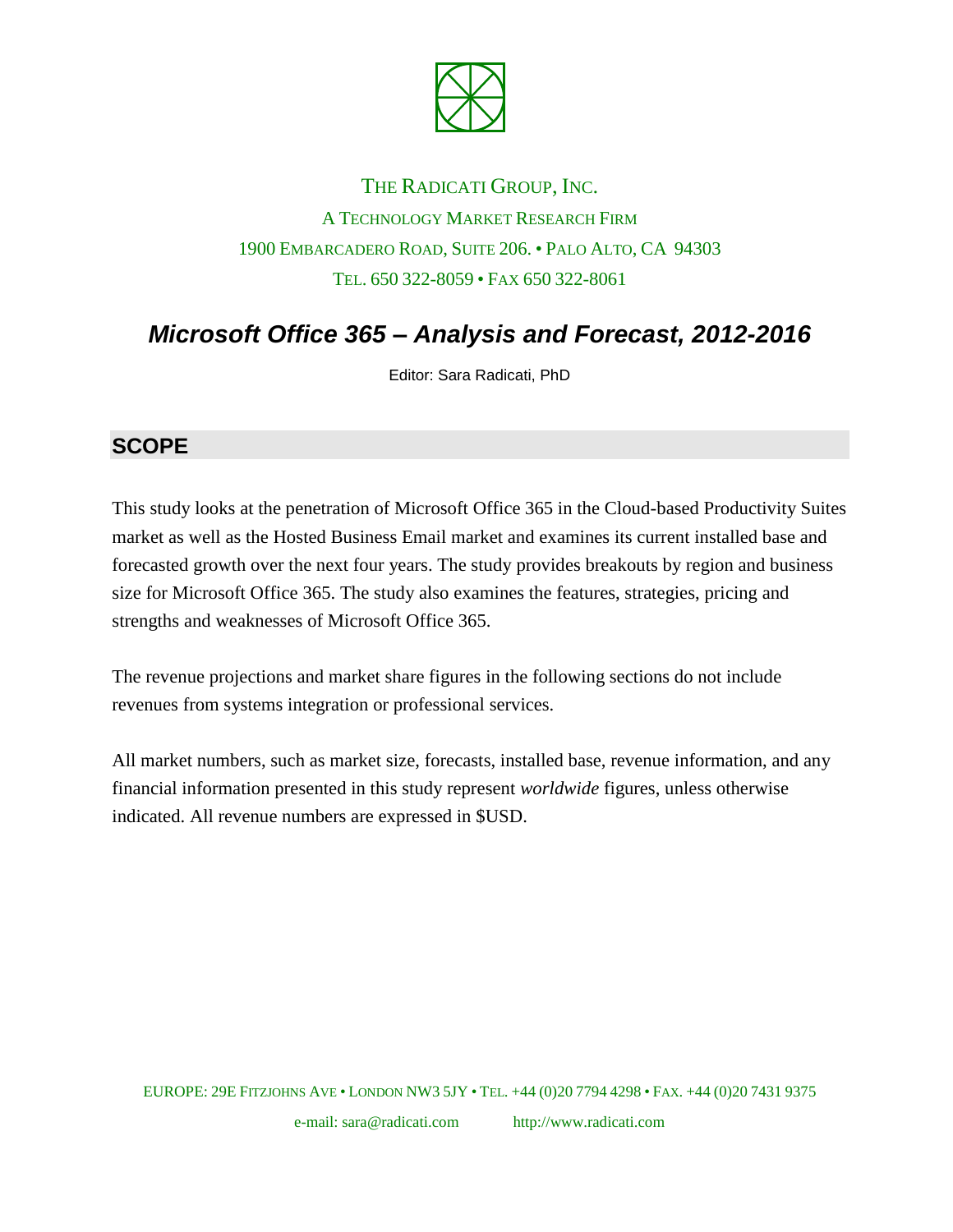#### **METHODOLOGY**

The information and analysis in this report is based on primary research conducted by The Radicati Group, Inc. It consists of information collected from vendors and users within global corporations via interviews and surveys.

Secondary research sources have also been used, where appropriate, to cross-check the information collected. These include company annual reports and market size information from various market segments of the computer industry.

#### **EXECUTIVE SUMMARY**

- Microsoft Office 365 is a Cloud-based Productivity Suite. Cloud-based Productivity Suites are all-in-one solutions that package together a wide range of communication, collaboration, and document management tools for businesses.
	- o Today, Cloud-based Productivity Suites are increasingly replacing the traditional desktop, and typically include: email, calendar scheduling, productivity tools, document storage and sharing, team sites, business social networks, instant messaging, archiving and mobility just to name a few.
- Cloud-based Productivity Suites are gaining in popularity for a number of reasons, including reduced costs, improved accessibility, and increased resiliency. The leading factor, however, has been the reduced costs these suites provide. Organizations no longer have to make a large upfront investment and can greatly reduce their on-going IT costs. Employees also benefit from Cloud-based Productivity Suites, as they typically allow access to services from any device or any location. Cloud-based Productivity Suites also provide increased resiliency compared to their on-premises counterparts, as Cloud-based Productivity Suite providers deploy sophisticated data center infrastructures, which can ensure greater business continuity.
- Microsoft offers Office 365 for both the Enterprise business sector as well as the Education sector.